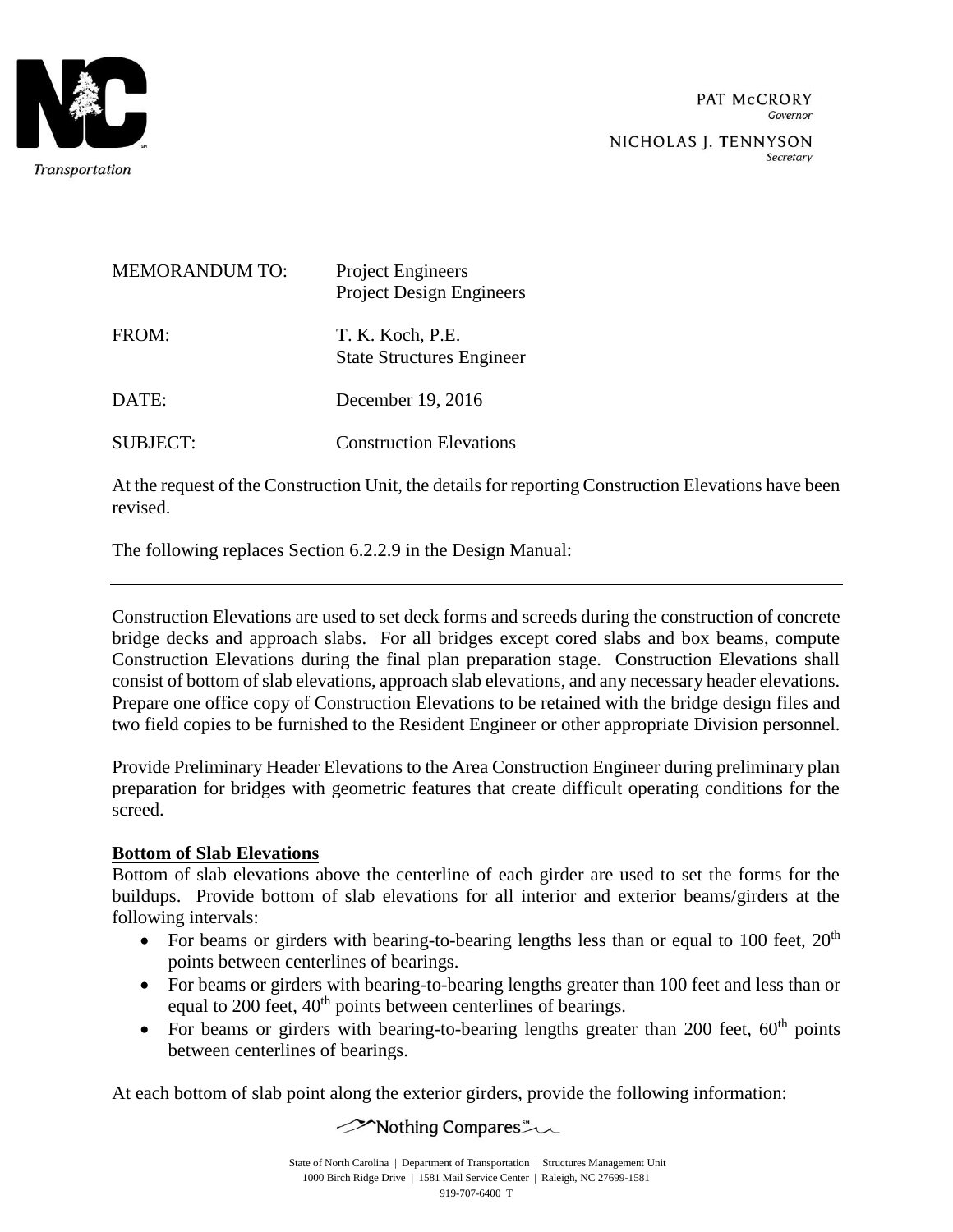### Page 2 Construction Elevations December 19, 2016

- Offset distance between the centerline of exterior girder and the outside edge of superstructure, measured normal to the girder centerline.
- Elevation difference between the bottom of slab at the exterior girder and the bottom of slab at the outside edge of superstructure (i.e. bottom of overhang), shown as positive for an increase in elevation from bottom of slab to bottom of overhang, and negative for a decrease in elevation from bottom of slab to bottom of overhang.

For stage-constructed bridges with temporary overhangs in closure bays, do not provide the elevation difference between the bottom of slab and the bottom of closure pour joint.

For heavily skewed spans, if the offset from the exterior girder intersects the centerline of bearing before intersecting the outside edge of superstructure, report only the bottom of slab elevation.

Vertical curve and superelevation ordinates are used during the design and plan preparation stages and are not needed for setting deck forms. Do not report vertical curve and superelevation ordinates in Construction Elevations.

When preparing Construction Elevations reports, locate the appropriate detail based on end bent type/joint type and skew within the Construction Elevations Sketch MicroStation file titled "CE2" available on the Structures Management Unit web page. Revise the sketch as instructed in CE2 and include with the office and field copies of the Construction Elevations. See Figure 6-62. The sketch is detailed for a span on a tangent alignment and with parallel end bents and bents. For a span on a curved alignment, add a note to the sketch to designate the radius and direction of curvature of the survey line (or control line for dual bridges) as shown in Figure 6-62. Do not modify the sketch to depict the actual curvature. For a span with non-parallel end bents and bents, modify the sketch to approximately depict the difference in skew.

### **Approach Slab Elevations**

Provide top of slab elevations for the left and right outside edges of each approach slab. Include elevations at the following points along each outside edge:

- The roadway end of approach slab; i.e. Beginning of Approach Slab near End Bent 1, End of Approach Slab near End Bent 2.
- The bridge end of approach slab; centerline of joint at an end bent with an expansion joint (non-integral end bent) or construction joint between the approach slab and end bent diaphragm (integral end bent).
- For an approach slab adjacent to an integral end bent or an end bent with an expansion joint type other than an Expansion Joint Seal (i.e. curb throughout the entire length) include an elevation point at the midpoint between the roadway and bridge ends. Include additional points at 4 foot intervals from the midpoint toward the roadway and bridge ends.
- For an approach slab adjacent to an end bent with an Expansion Joint Seal (i.e. barrier rail or end post extending from the bridge onto the approach slab for a portion of the length) include an elevation point at the transition point between the barrier rail or end post and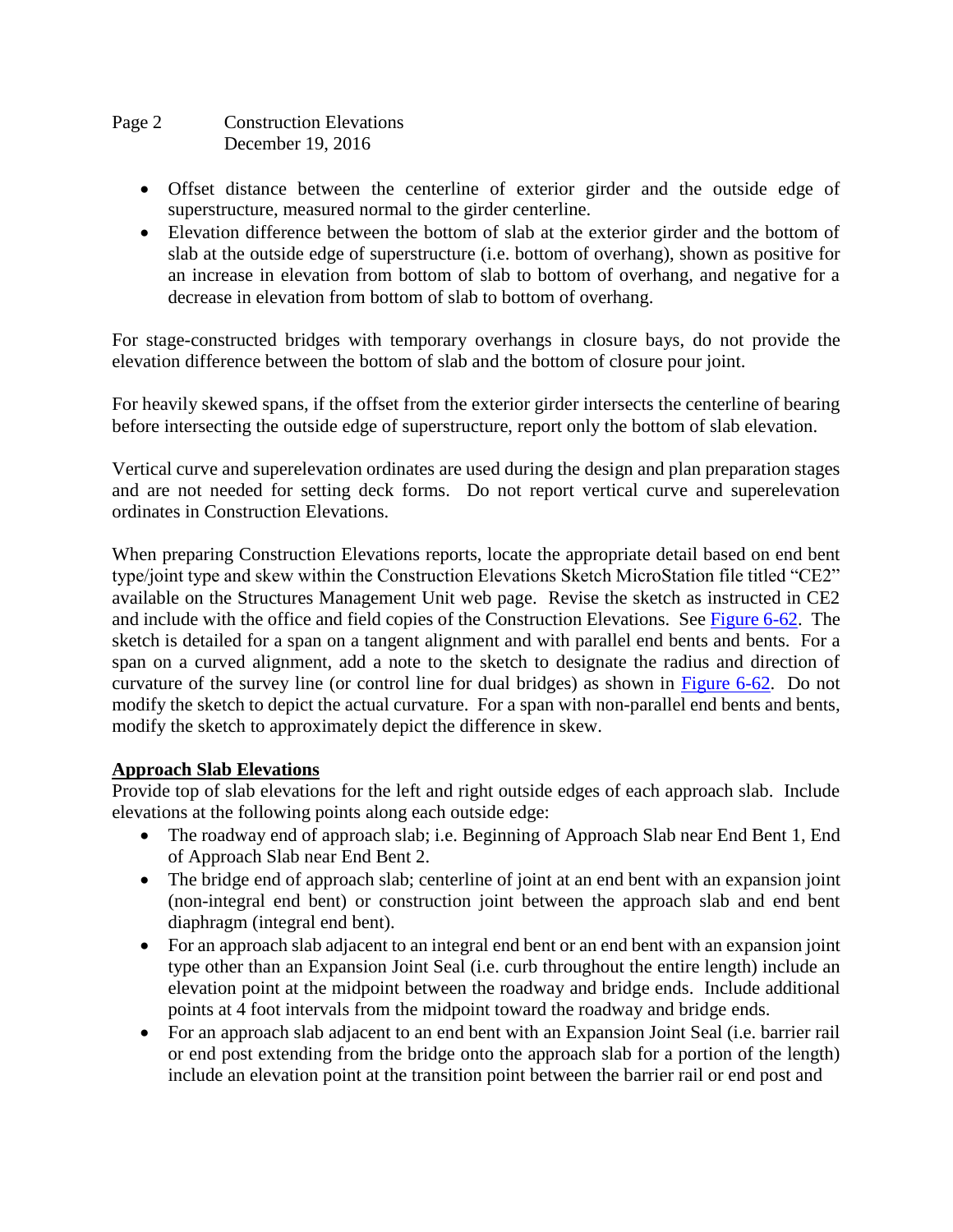## Page 3 Construction Elevations December 19, 2016

curb; locate this point at the outside edge of the rail or end post. Include additional points at 4 foot intervals from the transition point toward the roadway and bridge ends.

When preparing Construction Elevations reports, locate the appropriate detail based on end bent type/joint type and skew within the Construction Elevations Sketch MicroStation file titled "CE2" available on the Structures Management Unit web page. Revise the sketch as instructed in CE2 and include with the office and field copies of the Construction Elevations. See Figure 6-63. The sketch is detailed for an approach slab on a tangent alignment and with parallel roadway and bridge ends. For an approach slab on a curved alignment, add a note to the sketch to designate the radius and direction of curvature of the survey line (or control line for dual bridges) as shown in Figure 6-63. Do not modify the sketch to depict the actual curvature. For an approach slab with nonparallel roadway and bridge ends (such as an approach slab adjacent to rigid concrete approach pavement), modify the sketch to approximately depict the difference in skew. Label the stations along the outside edges and the survey line (or control line for dual bridges) as shown in Figure 6- 63.

## **Preliminary Header Elevations**

Bridges with two or more of the following geometric features can result in bridge deck surfaces that are difficult to finish with a screed.

- Skew  $\leq 75^{\circ}$  or  $\geq 105^{\circ}$
- Vertical curve on the superstructure
- Transitioning superelevation
- Crowned section (e.g. normal crown)

When the Roadway plans detail two or more of these features, coordinate with Roadway Design and the Area Construction Engineer to mitigate the constructability concerns. For bridges that must be designed with two or more of these features, compute top of slab elevations for each span along the following end-of-span headers:

- Centerline of joint at an end bent with an expansion joint (non-integral end bent) or construction joint between the approach slab and end bent diaphragm (integral end bent).
- Centerline of joint at an interior bent with an expansion joint (non-continuous bent) or control line at an interior bent without an expansion joint (continuous bent).

Include headers at quarter points measured along the survey line (or control line for dual bridges) between the end-of-span headers. If the skew angles between two adjacent end-of-span headers are the same, use the same skew at each quarter point within the span. If the skew angles between two adjacent end-of-span headers are different, interpolate to determine the skews at each quarter point within the span.

Provide top of slab header elevations at the grade point and 2 foot intervals normal to the survey line (or control line for dual bridges) between the grade point and the left and right outside edges of superstructure. Along with these intervals, include any offset within the typical section for a change or break in superelevation, including traffic faces of barrier rails or parapets.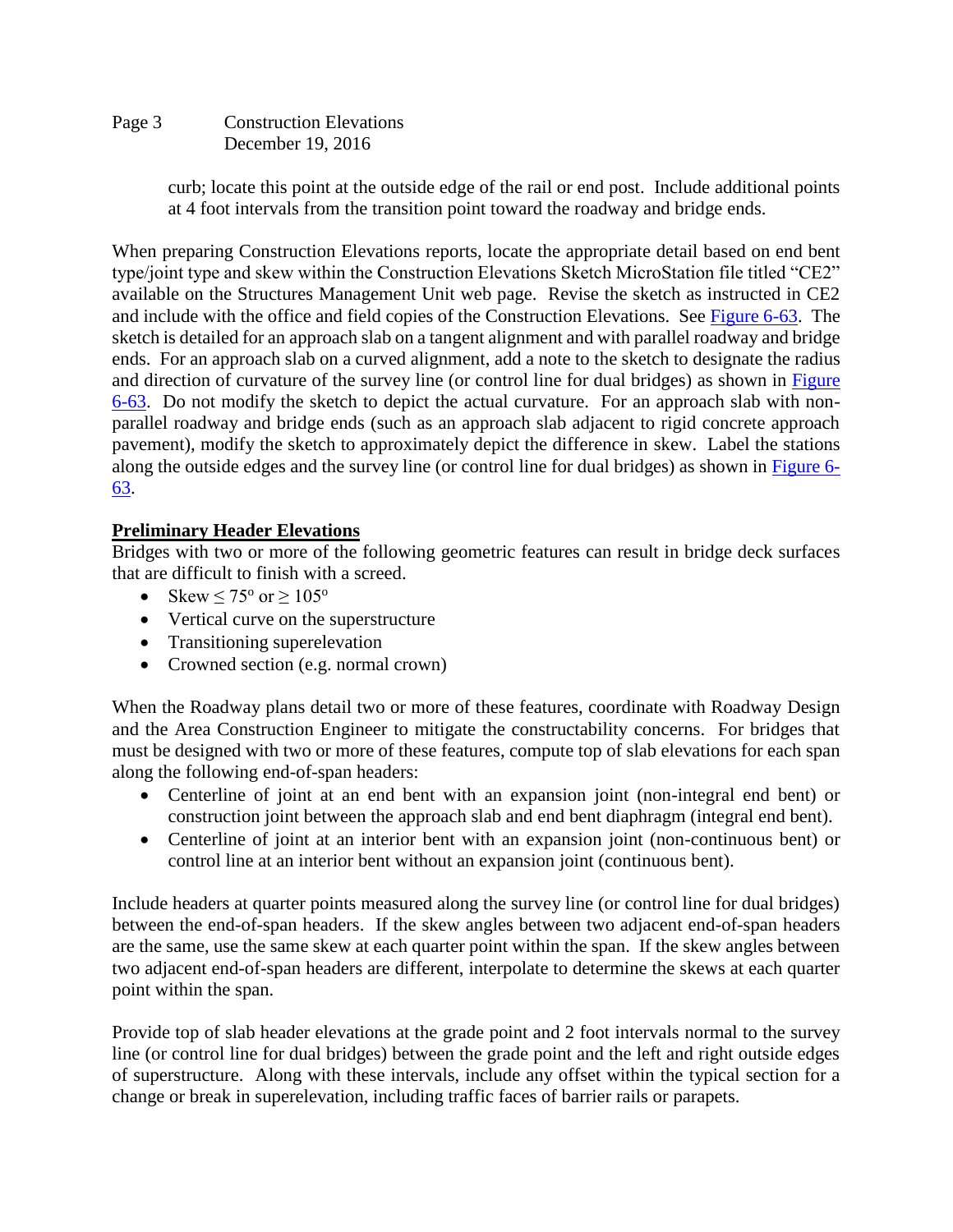Page 4 Construction Elevations December 19, 2016

When preparing Preliminary Header Elevations reports, locate the appropriate detail based on end bent type/joint type and skew within the Construction Elevations Sketch MicroStation file titled "CE1" available on the Structures Management Unit web page. Revise the sketch as instructed in CE1 and include with the Preliminary Header Elevations. See Figure 6-64. The sketch is detailed for a span on a tangent alignment and with parallel end bents and bents. For a span on a curved alignment, add a note to the sketch to designate the radius and direction of curvature of the survey line (or control line for dual bridges) as shown in Figure 6-64. Do not modify the sketch to depict the actual curvature. For a span with non-parallel end bents and bents, modify the sketch to approximately depict the difference in skew.

Submit this information, along with the Preliminary General Drawing, to the Area Construction Engineer for review and comments. Do not include this information in the office and field copies of the Construction Elevations.

#### **Additional Header Elevations**

Consult with the Area Construction Engineer to establish when a longitudinal screed is required. If a longitudinal screed is required on a project, provide top of slab elevations along each transverse construction joint in addition to the end-of-span headers described in Preliminary Header Elevations.

When preparing Construction Elevations reports, locate the appropriate detail based on end bent type/joint type and skew within the Construction Elevations Sketch MicroStation file titled "CE2" available on the Structures Management Unit web page if a longitudinal screed is required. Revise the sketch as instructed in CE2 and include with the office and field copies of the Construction Elevations. The sketch is detailed for a span on a tangent alignment and with parallel end bents and bents. For a span on a curved alignment, add a note to the sketch to designate the radius and direction of curvature of the survey line (or control line for dual bridges). Do not modify the sketch to depict the actual curvature. For a span with non-parallel end bents and bents, modify the sketch to approximately depict the difference in skew.

This policy is effective with the April 2017 letting. The Design Manual and Design Manual Figures have been updated and are available on the Structures Management Unit website. Design Manual Figures 6-62, 6-62 M, 6-63, 6-63 M, 6-64, and 6-64 M have been revised and are attached. Design Manual Figures 6-65, 6-65 M, 12-19, 12-19 M, 12-20, and 12-20 M have been deleted.

Construction Elevations Sketches CE1 and CE2 have been created and are available on the SMU server at the following location:

• S:\Share\Construction Elevations Sketches

Construction Elevations Sketches CE1 and CE2 are also available on the SMU website at the following link: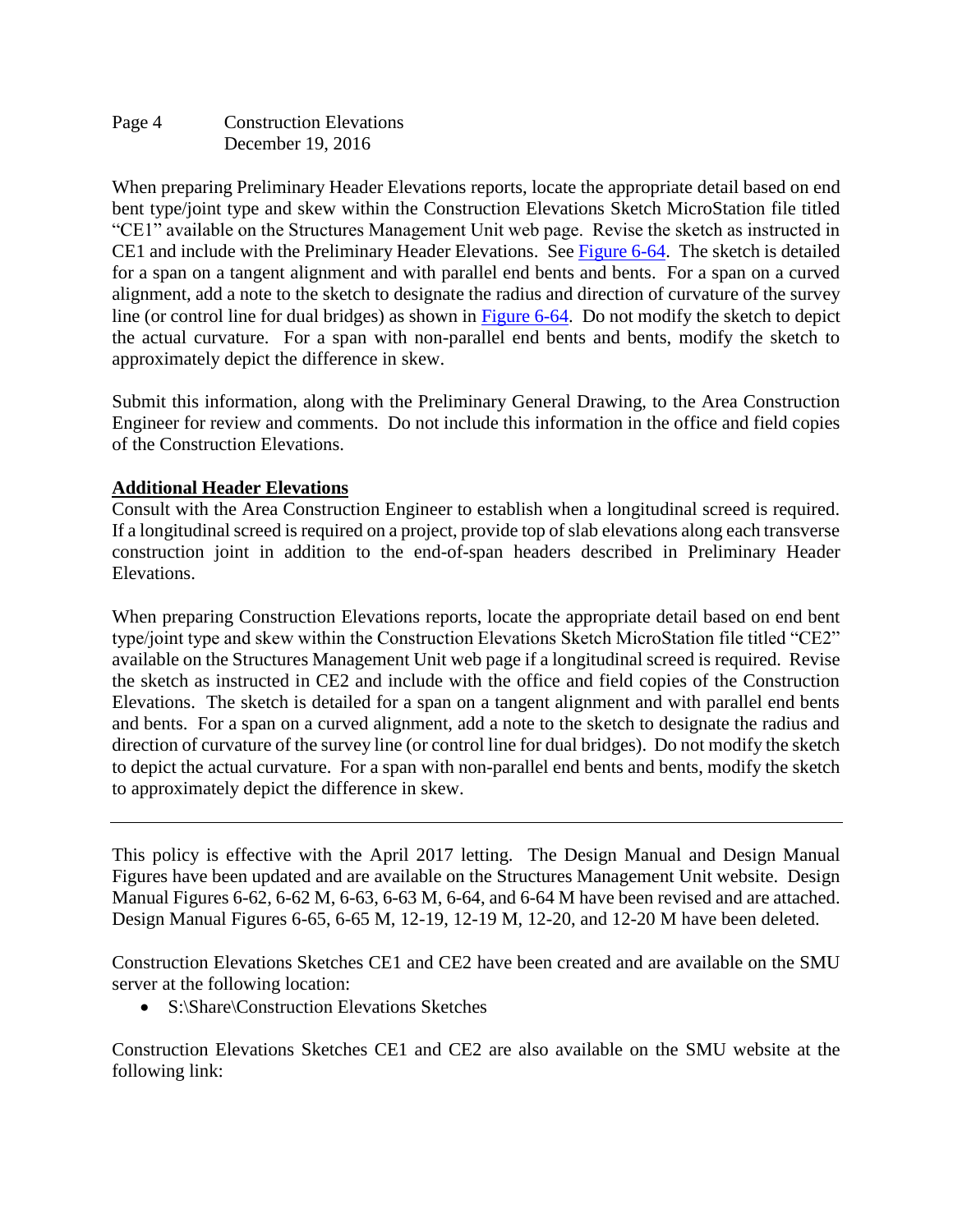- Page 5 Construction Elevations December 19, 2016
	- [https://connect.ncdot.gov/resources/Structures/Pages/Construction-Elevation-](https://connect.ncdot.gov/resources/Structures/Pages/Construction-Elevation-Sketches.aspx)[Sketches.aspx](https://connect.ncdot.gov/resources/Structures/Pages/Construction-Elevation-Sketches.aspx)

#### TKK/DCM/THC

#### Attachments:

Figure 6-62 (English) Figure 6-62 M (Metric) Figure 6-63 (English) Figure 6-63 M (Metric) Figure 6-64 (English) Figure 6-64 M (Metric)

cc: B. C. Hanks, P.E. E. B. Nelson, P.E. G. Muchane, P.E. L. Sylvester, P.E. W. McAbee, P.E., FHWA Division Bridge Program Managers Area Construction Engineers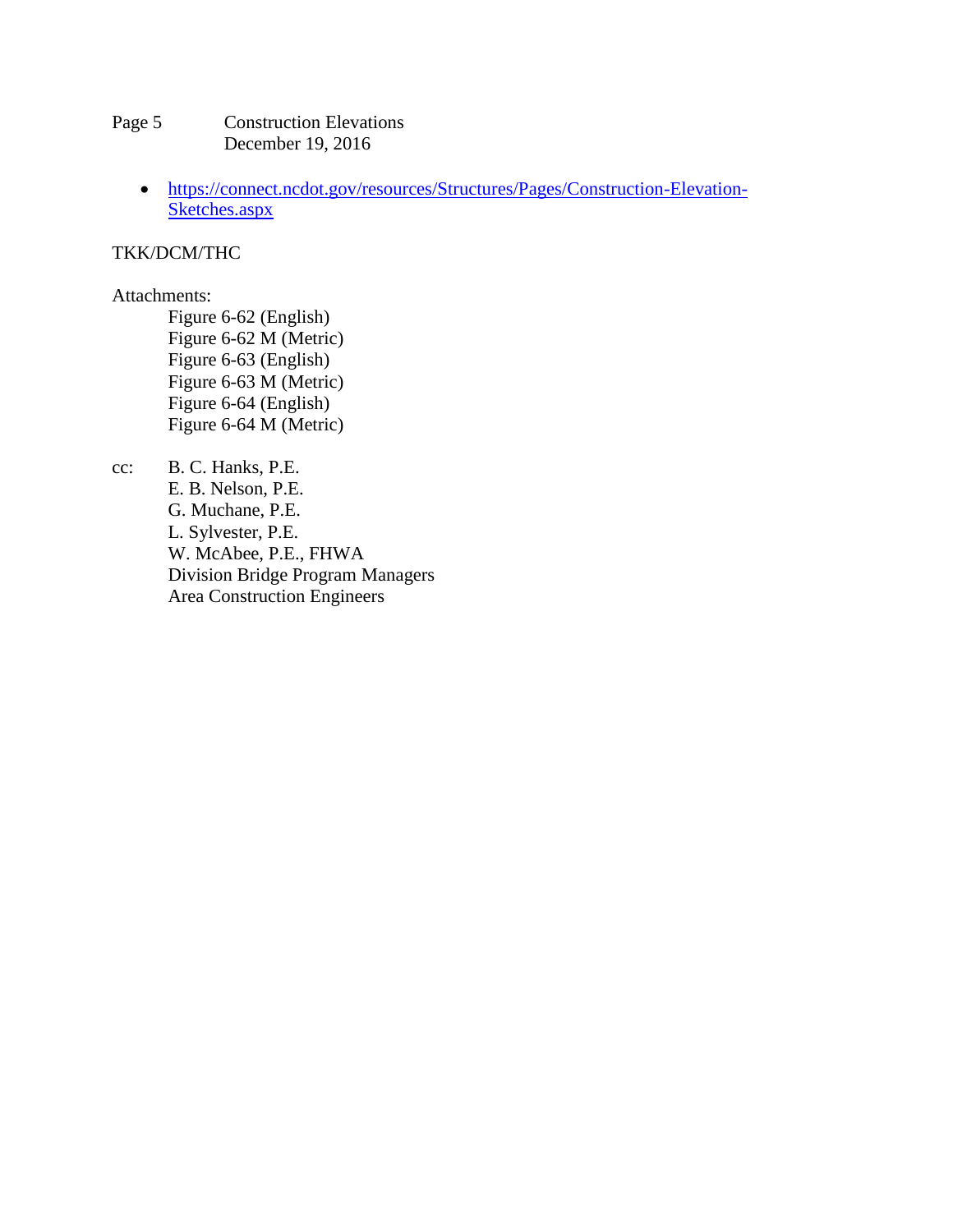

FIG

 $\subset$ RE

 $\bullet$ - 62

 $\mathbf{I}$ 

EXAMPLE SKETCH FOR CONCRETE GIRDER BRIDGE ON A CURVE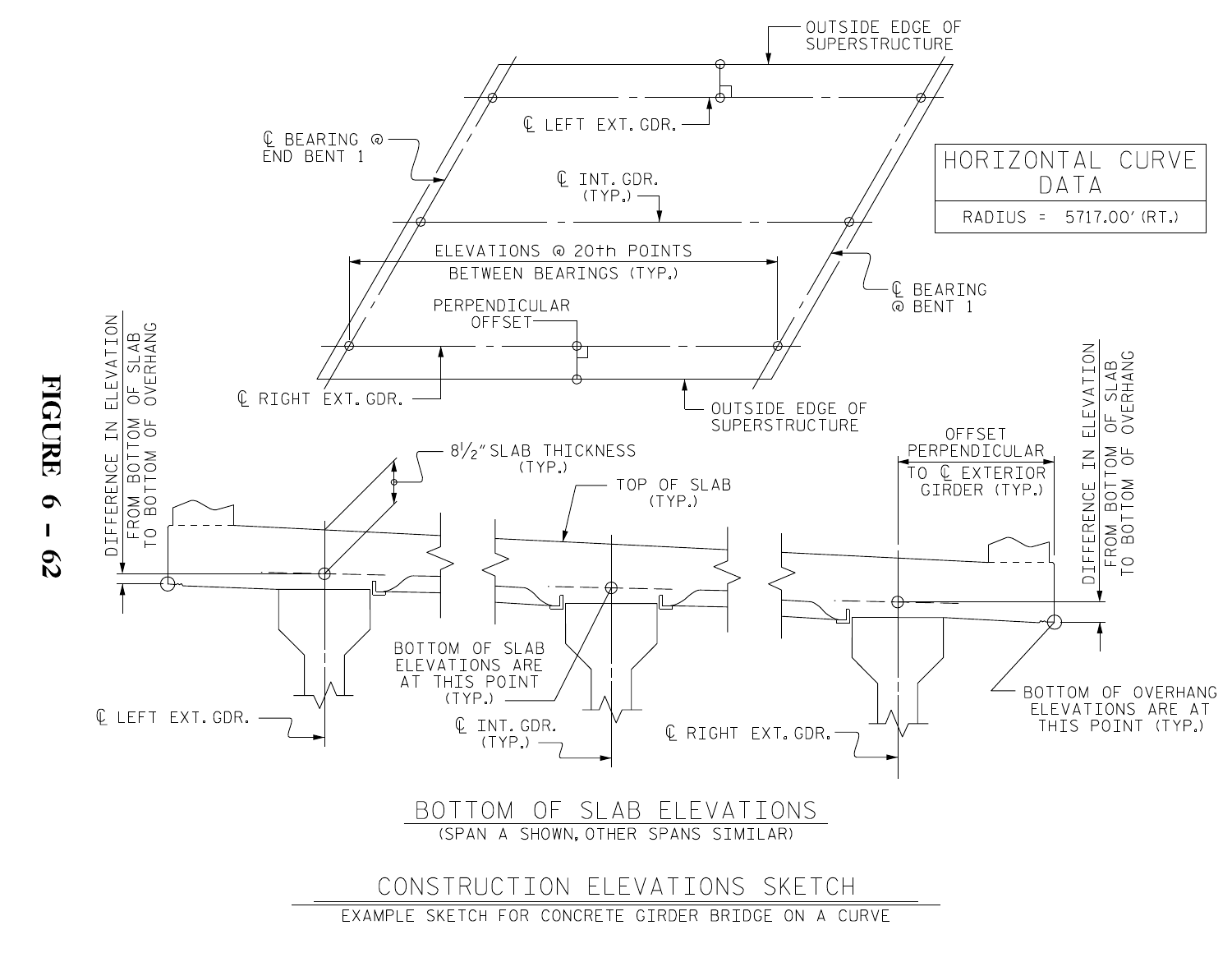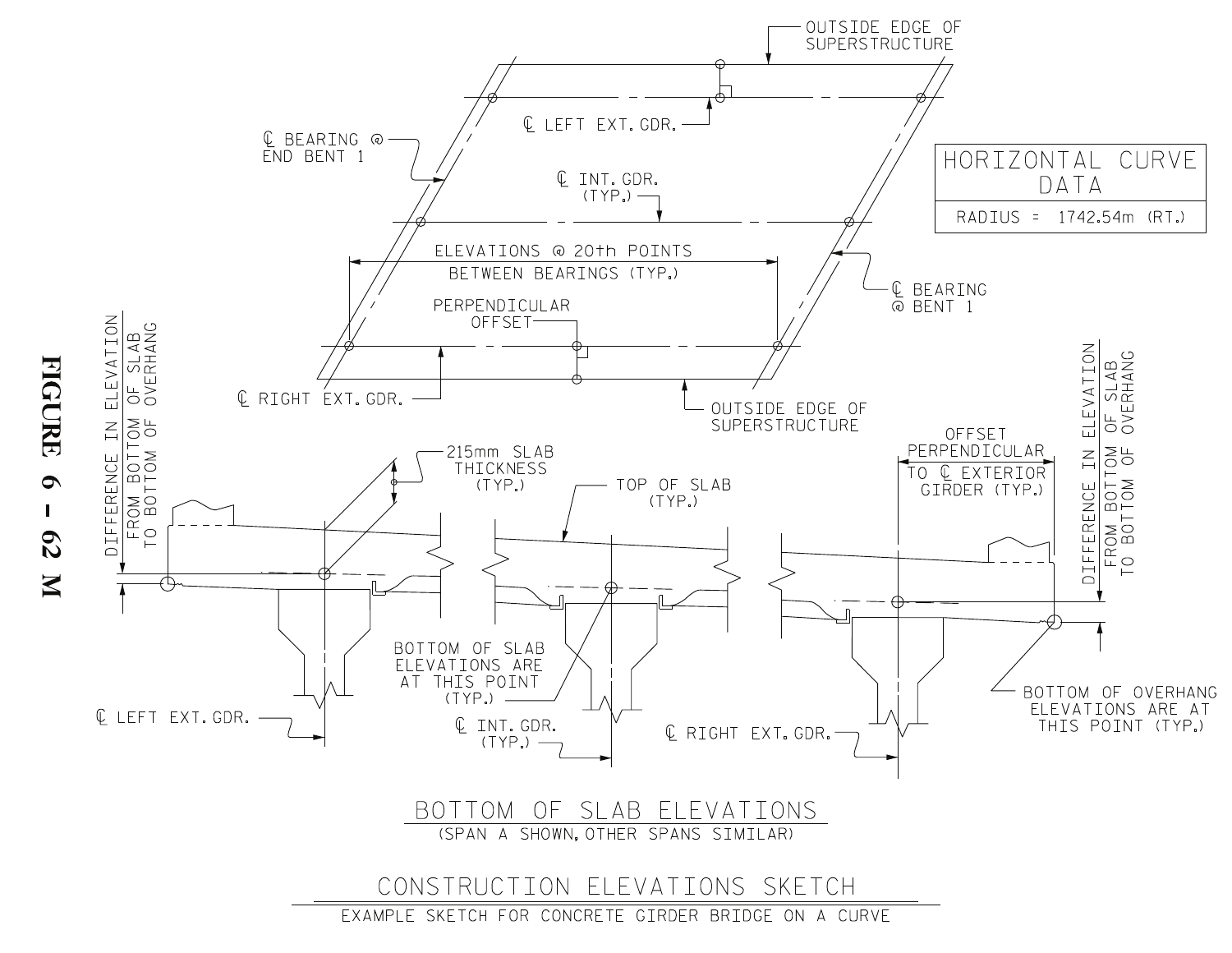## FIGURE  $6 - 63$

WITH EXPANSION JOINT SEAL AT END BENT EXAMPLE SKETCH FOR APPROACH SLAB ON CURVE

CONSTRUCTION ELEVATIONS SKETCH

(APPROACH SLAB @ BEGINNING OF BRIDGE SHOWN) APPROACH SLAB ELEVATIONS

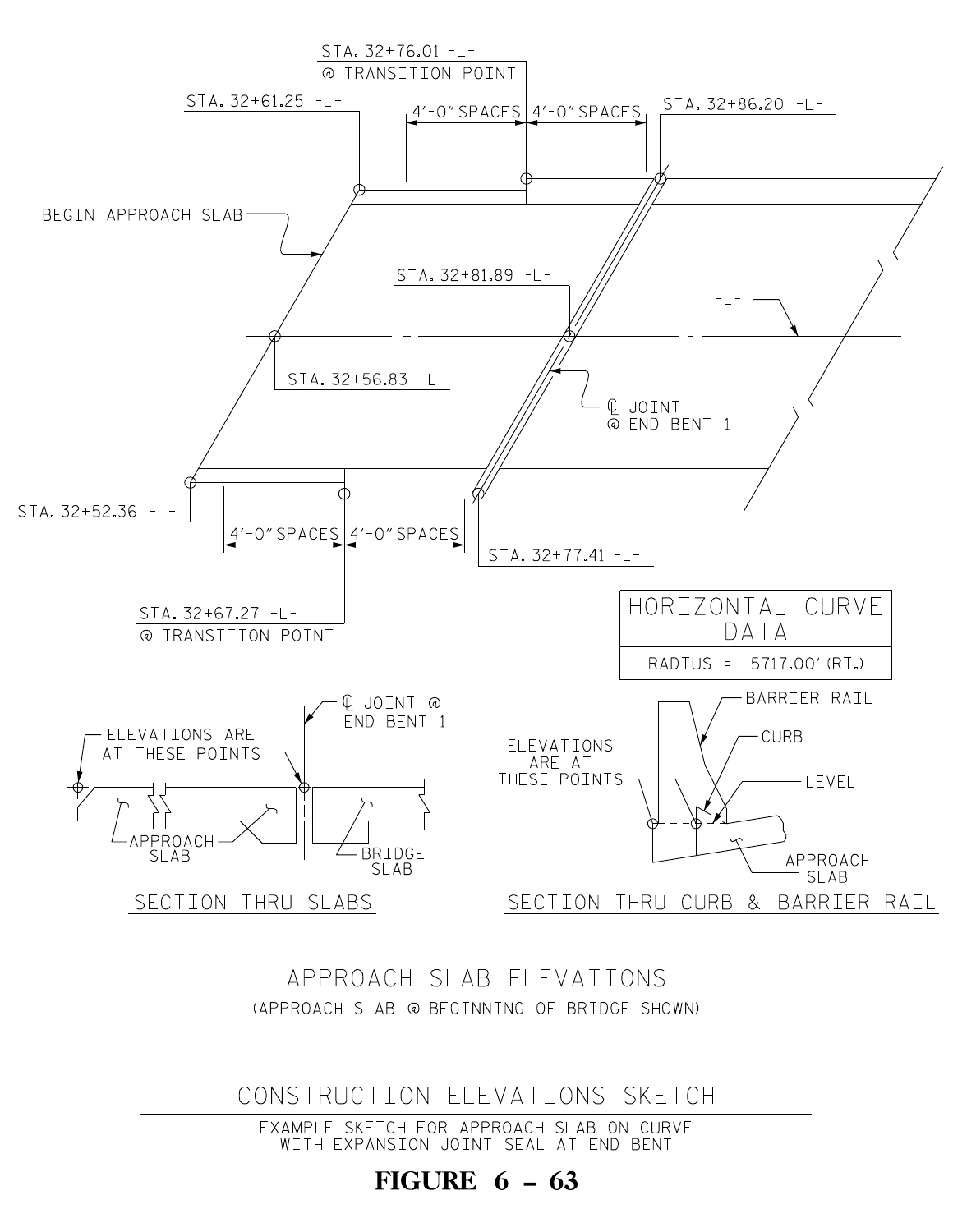FIGURE  $6 - 63$  M

EXAMPLE SKETCH FOR APPROACH SLAB ON CURVE WITH EXPANSION JOINT SEAL AT END BENT

CONSTRUCTION ELEVATIONS SKETCH

Approach slab elevations (APPROACH SLAB @ BEGINNING OF BRIDGE SHOWN)



 $STA. 9+98.53 -L -$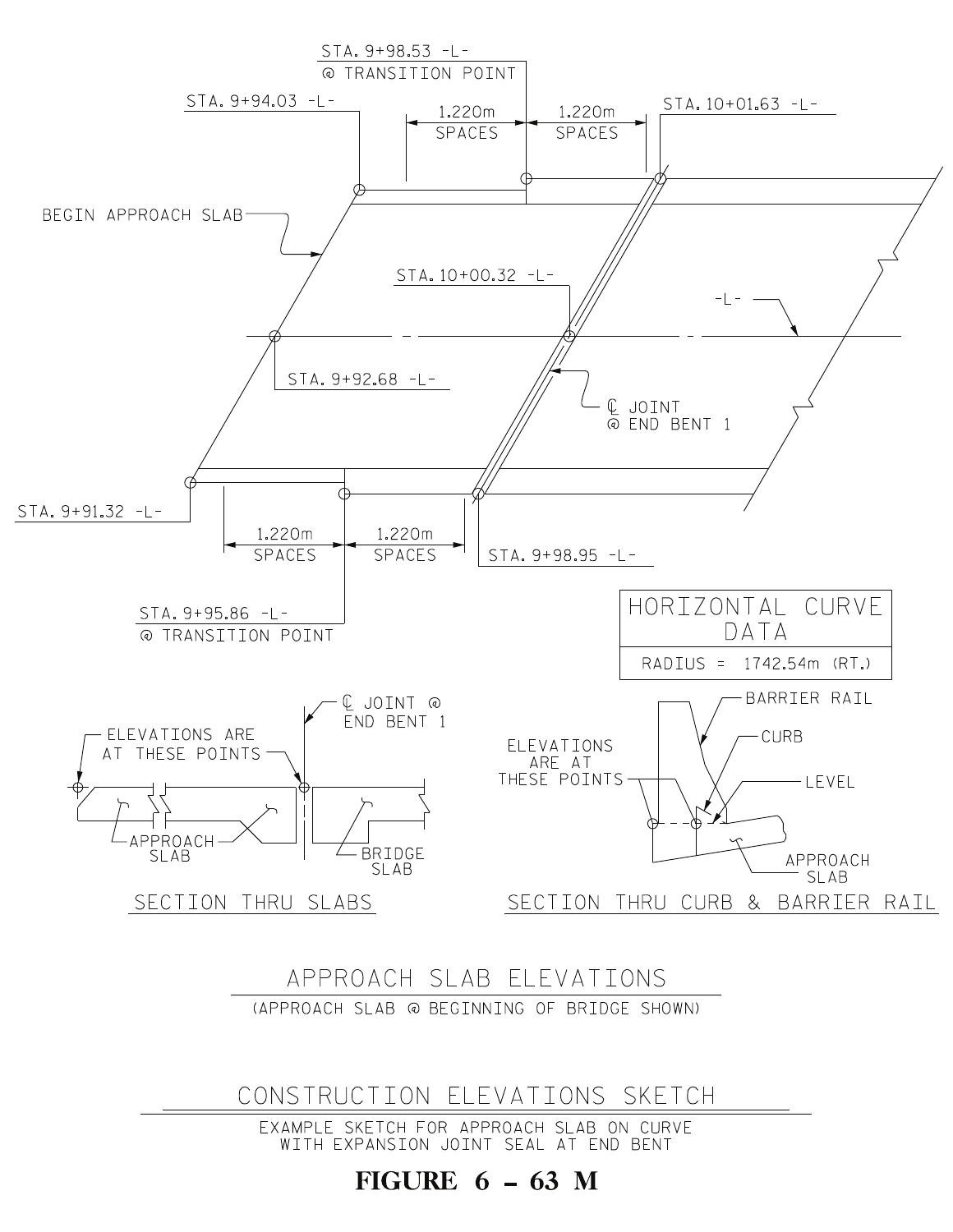# FIGURE  $6 - 64$

EXAMPLE SKETCH FOR BRIDGE ON A CURVE WITH

EXPANSION JOINT AT END BENT AND CONTINUOUS AT BENT



2'-

2'-

CES